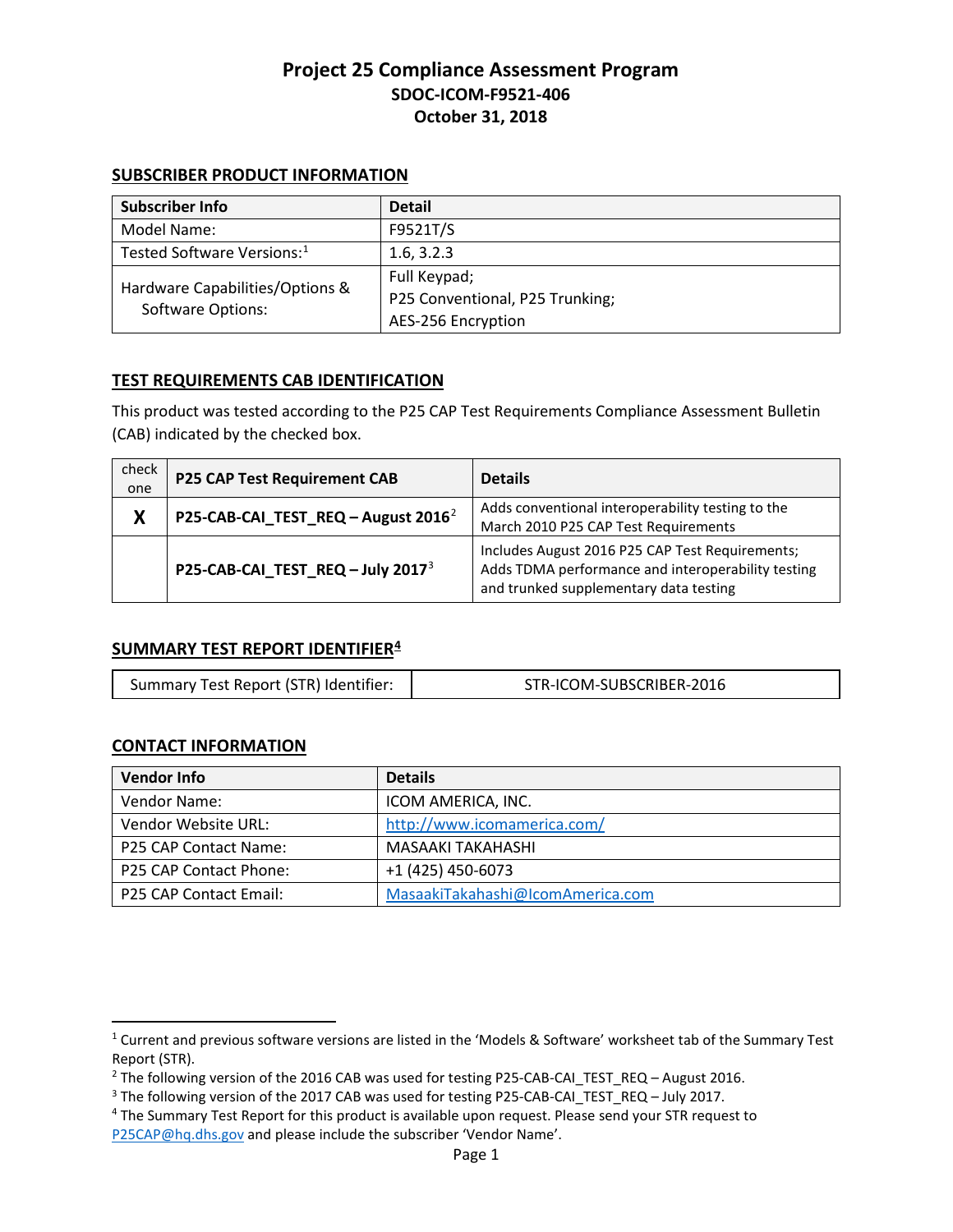## **ENCRYPTION STATEMENT**

This product complies with the P25 CAP Encryption Requirements CAB (P25-CAB-ENC\_REQ). The checked box indicates how the product was tested.

| $\vert x \vert$ Tested with the AES 256 encryption algorithm and shall be available with AES 256 encryption at a<br>minimum or without any encryption of any type. |
|--------------------------------------------------------------------------------------------------------------------------------------------------------------------|
| Tested without the AES 256 encryption algorithm and shall only be available without any<br>encryption of any type.                                                 |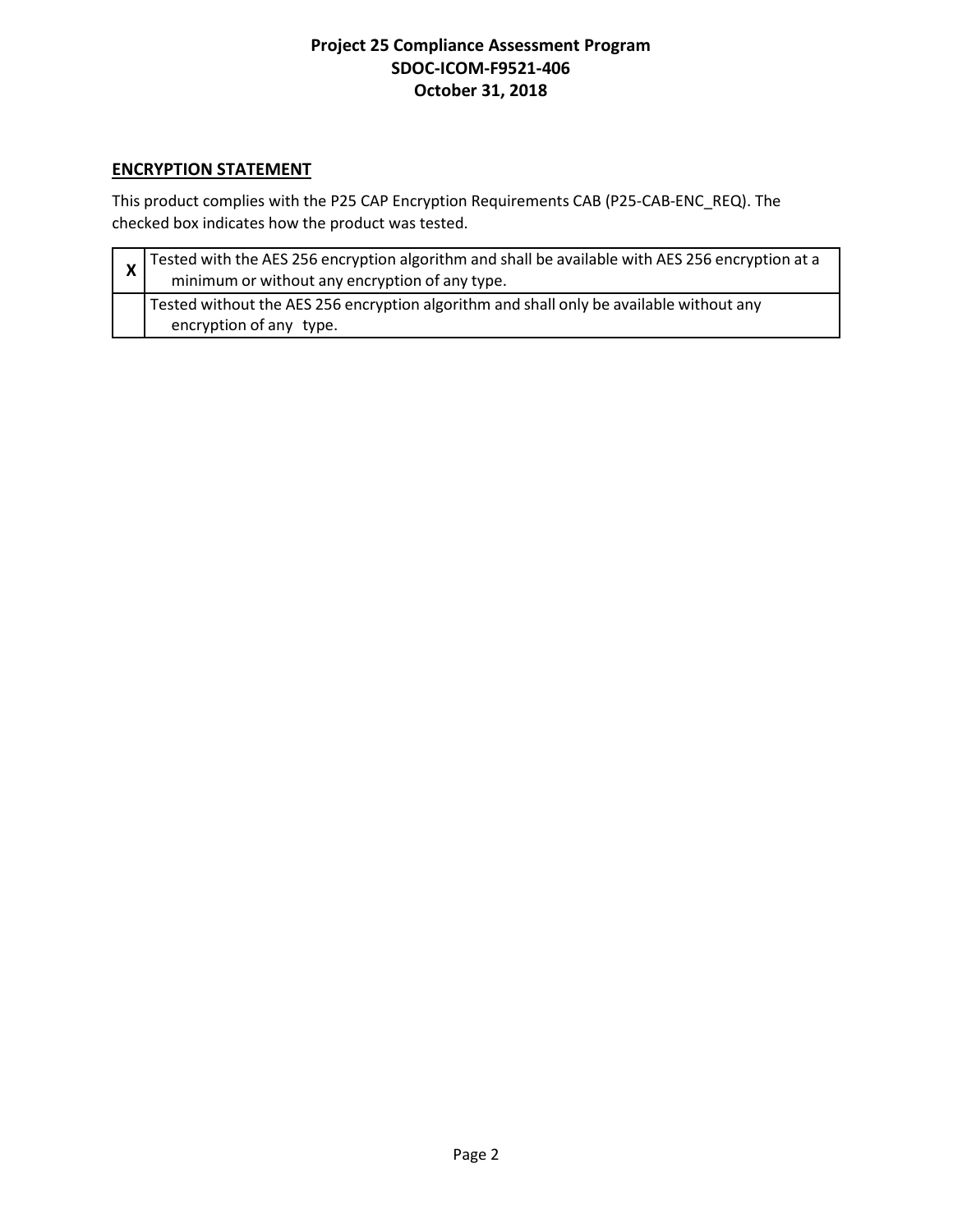## **CONVENTIONAL PERFORMANCE**

The Subscriber product has been tested for Conventional Performance. All requirements were passed except for those requirements identified below under Unsupported or Failed Requirements.

### P25 CAP Conventional Performance Testing Coverage

Receiver Tests: Reference Sensitivity, Faded Reference Sensitivity, Signal Delay Spread Capability, Adjacent Channel Rejection, Offset Adjacent Channel Rejection, Co-Channel Rejection, Spurious Response Rejection, Intermodulation Rejection, Signal Displacement Bandwidth, Late Entry Unsquelch Delay, and Receiver Throughput Delay.

Transmitter Tests: Unwanted Emissions (Adjacent Channel Power Ratio), Transmitter Power and Encoder Attack Time, Transmitter Throughput Delay, Frequency Deviation for C4FM, and Modulation Fidelity, Transient Frequency Behavior.

### Unsupported or Failed Requirements

1. EUT Failed Signal Delay Spread for Standard Simulcast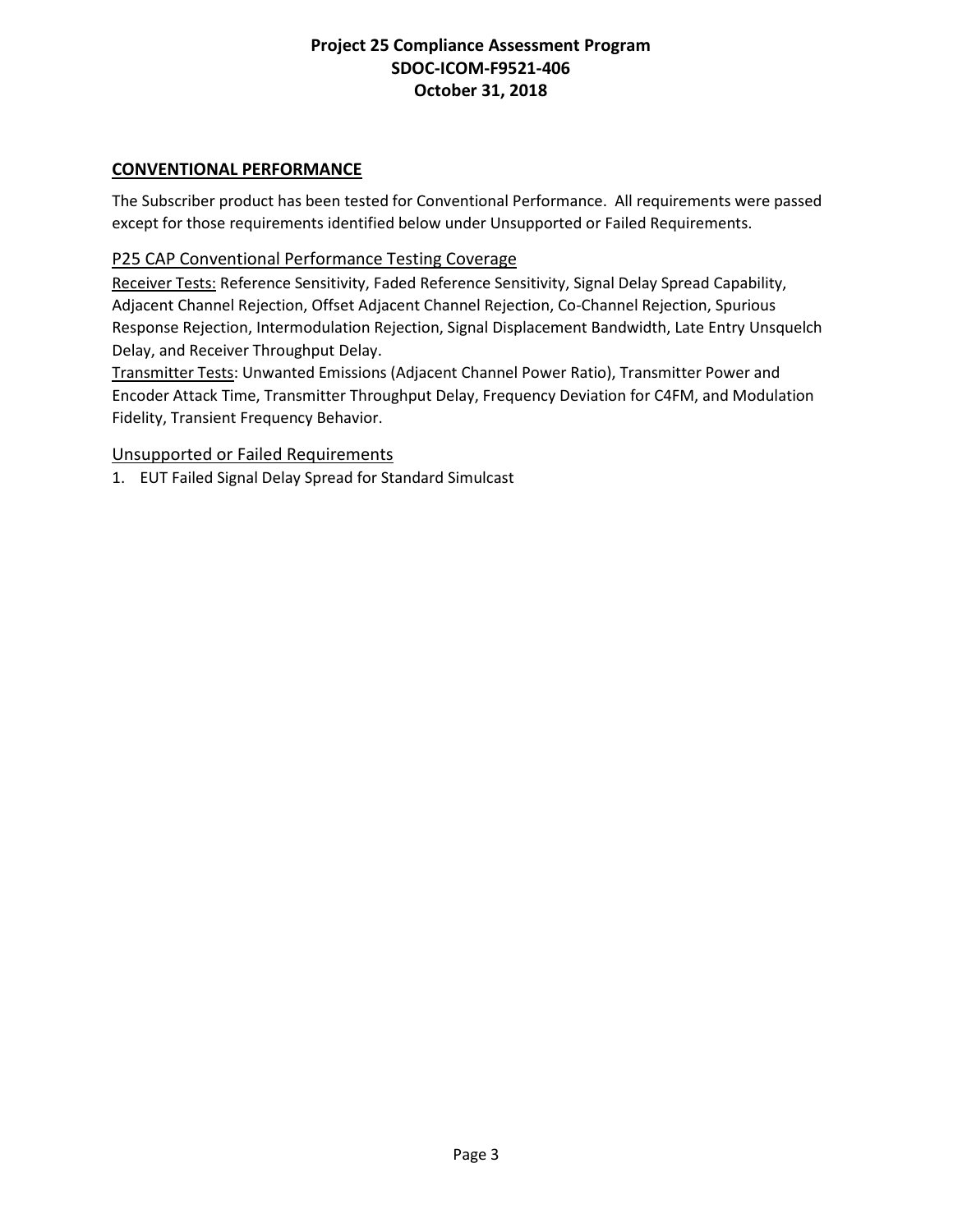## **TRUNKING PERFORMANCE - FDMA**

The Subscriber product has been tested for Trunking Performance - FDMA. All requirements were passed except for those requirements identified below under Unsupported or Failed Requirements.

### P25 CAP FDMA Trunking Performance Testing Coverage

Receiver Tests: Reference Sensitivity, Faded Reference Sensitivity, Signal Delay Spread Capability, Adjacent Channel Rejection, Offset Adjacent Channel Rejection, Co-Channel Rejection, Spurious Response Rejection, Intermodulation Rejection, and Signal Displacement Bandwidth.

Transmitter Tests: Unwanted Emissions (Adjacent Channel Power Ratio), Power Attack time, Encoder Attack Time, Transmitter Throughput Delay, Frequency Deviation for C4FM, and Modulation Fidelity, Transient Frequency Behavior.

Trunked Tests: Trunking Control Channel Slot Times, Trunking Request Time, and Transmitter Time to Key on a Traffic Channel.

### Unsupported or Failed Requirements

- 1. EUT Failed Signal Delay Spread for Standard Simulcast
- 2. EUT was not evaluated against 37.5 ms Slot Times for Trunking Control Channel Slot Times
- 3. EUT was not evaluated against Short From for Transmitter Time to Key on a Traffic Channel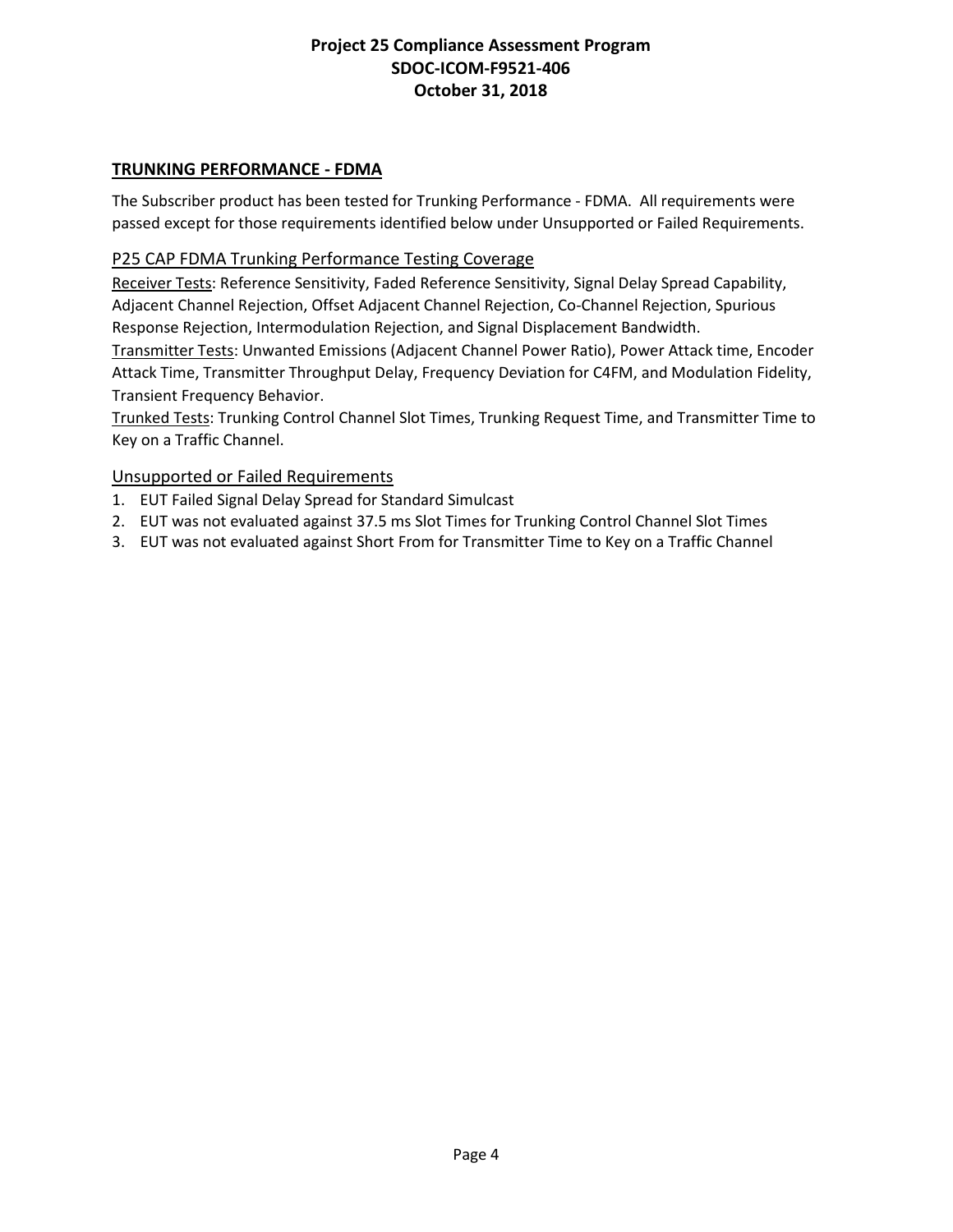## **CONVENTIONAL DIRECT MODE INTEROPERABILITY**

The Subscriber product has been tested for Conventional Direct Mode Interoperability. All test cases were passed except for those test cases identified below under Unsupported or Failed Test Cases. Test cases that passed but require specific, sometimes optional, product capabilities are also identified below.

### P25 CAP Direct Mode Interoperability Testing Coverage

Network Access Code (NAC) Operation, Group Voice Call, Emergency Call, Unit-to-Unit Voice Call, Encryption, Call Alert, Radio Check, Message Update, Status Update, Status Query, and Radio Unit Monitor.

### Unsupported or Failed Test Cases

1. EUT Direct Mode does not support Call Alert, Radio Check, Message Update, Status Update, Status Query, Radio Unit Monitor

- 1. EUT requires AES-256 Encryption option to pass Encryption
- 2. EUT requires display to identify calling radio for all tests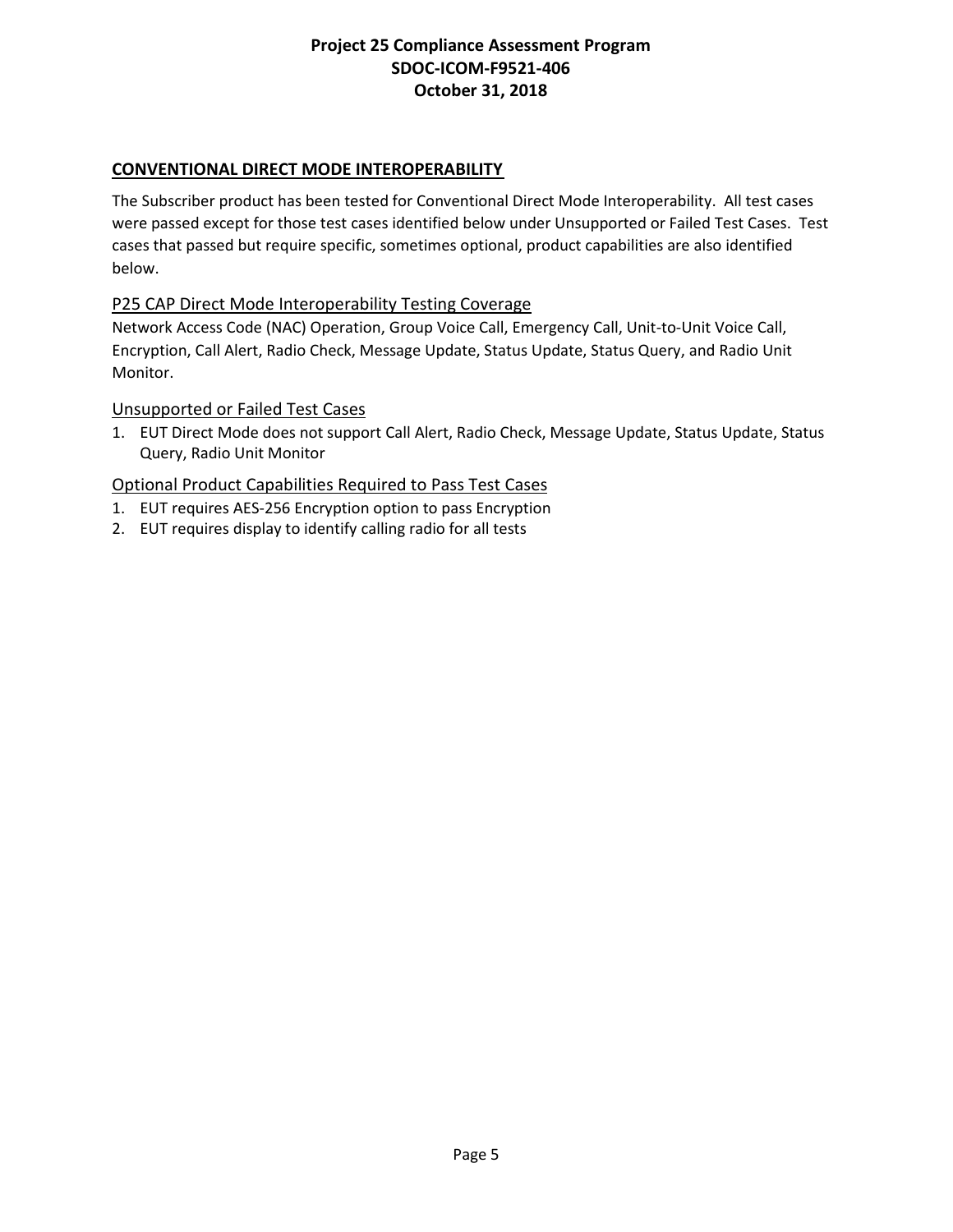## **CONVENTIONAL REPEAT MODE INTEROPERABILITY**

The Subscriber product has been tested for Conventional Repeat Mode Interoperability. All test cases were passed except for those test cases identified below under Unsupported or Failed Test Cases. Test cases that passed but require specific, sometimes optional, product capabilities are also identified below.

### P25 CAP Repeat Mode Interoperability Testing Coverage

Network Access Code (NAC) Operation, Group Voice Call, Emergency Call, Unit-to-Unit Voice Call, Encryption, Call Alert, Radio Check, Message Update, Status Update, Status Query, and Radio Unit Monitor.

#### Unsupported or Failed Test Cases

1. EUT Repeat Mode does not support Call Alert, Radio Check, Message Update, Status Update, Status Query, Radio Unit Monitor

- 1. EUT requires AES-256 Encryption option to pass Encryption
- 2. EUT requires display to identify calling radio for all tests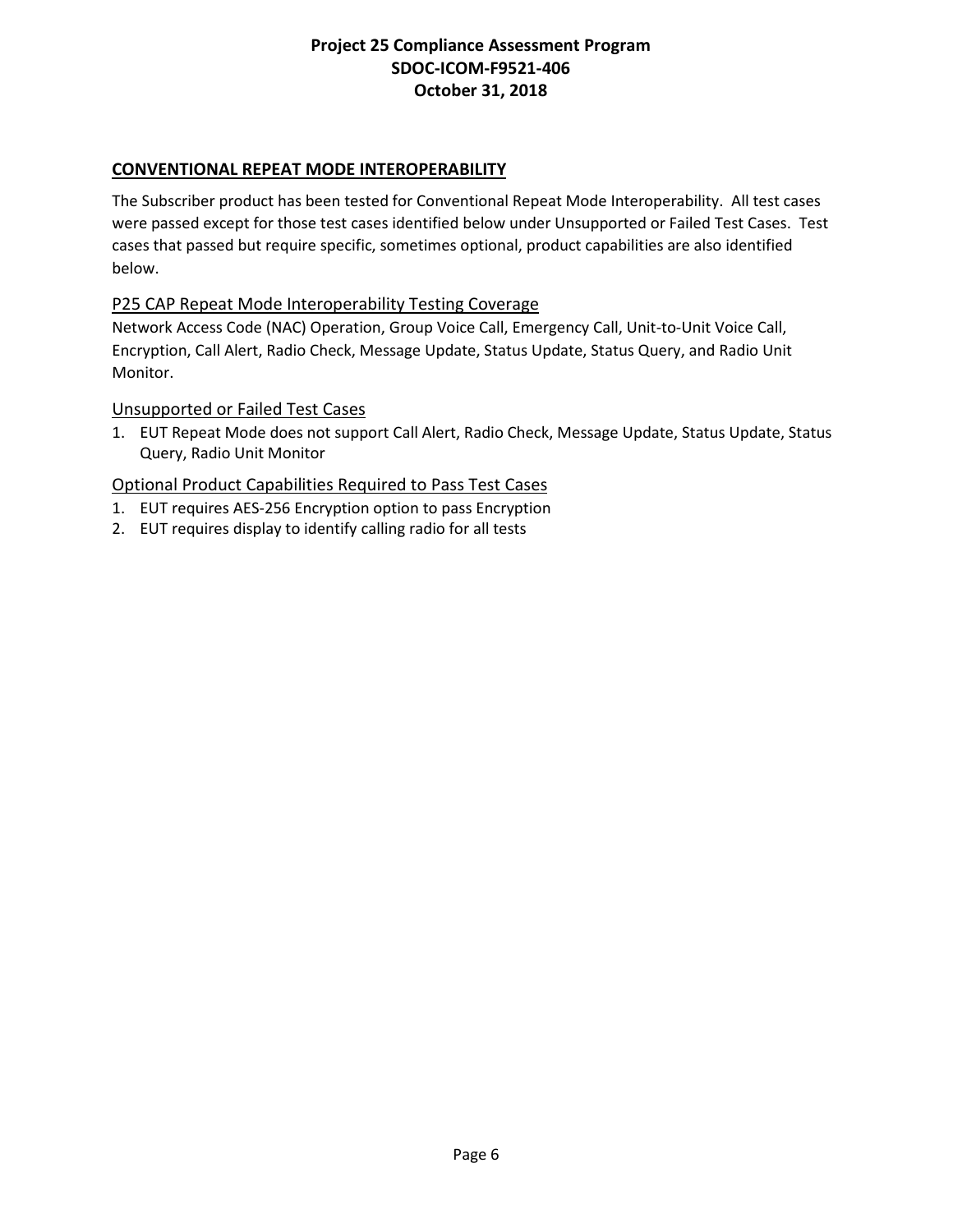## **CONVENTIONAL REPEAT MODE with DISPATCH MONITORING CONSOLE INTEROPERABILITY**

The Subscriber product has been tested for Conventional Repeat Mode with Dispatch Monitoring Console Interoperability. All test cases were passed except for those test cases identified below under Unsupported or Failed Test Cases. Test cases that passed but require specific, sometimes optional, product capabilities are also identified below.

### P25 CAP Repeat Mode Interoperability Testing Coverage

Group Voice Call, Emergency Call, All Call, Unit-to-Unit Voice Call, Encryption, Emergency Alarm, Call Alert, Radio Check, Radio Unit Inhibit/Uninhibit, Message Update, Status Update, Status Query, and Radio Unit Monitor.

#### Unsupported or Failed Test Cases

- 1. Due to limitations of the Representative Subscriber / Base Station Under Test, the EUT was not fully verified for the following tests: Routine Group Voice Call, Emergency Call, All Call, Call Alert, Radio Check, Radio Unit Inhibit/Uninhibit, Message Update, Status Update, Status Query, and Radio Unit Monitor.
- 2. EUT does not support Message Update from DMC, Status Update, Status Query

- 1. EUT requires AES-256 Encryption option to pass Encryption
- 2. EUT requires display to identify calling radio for all tests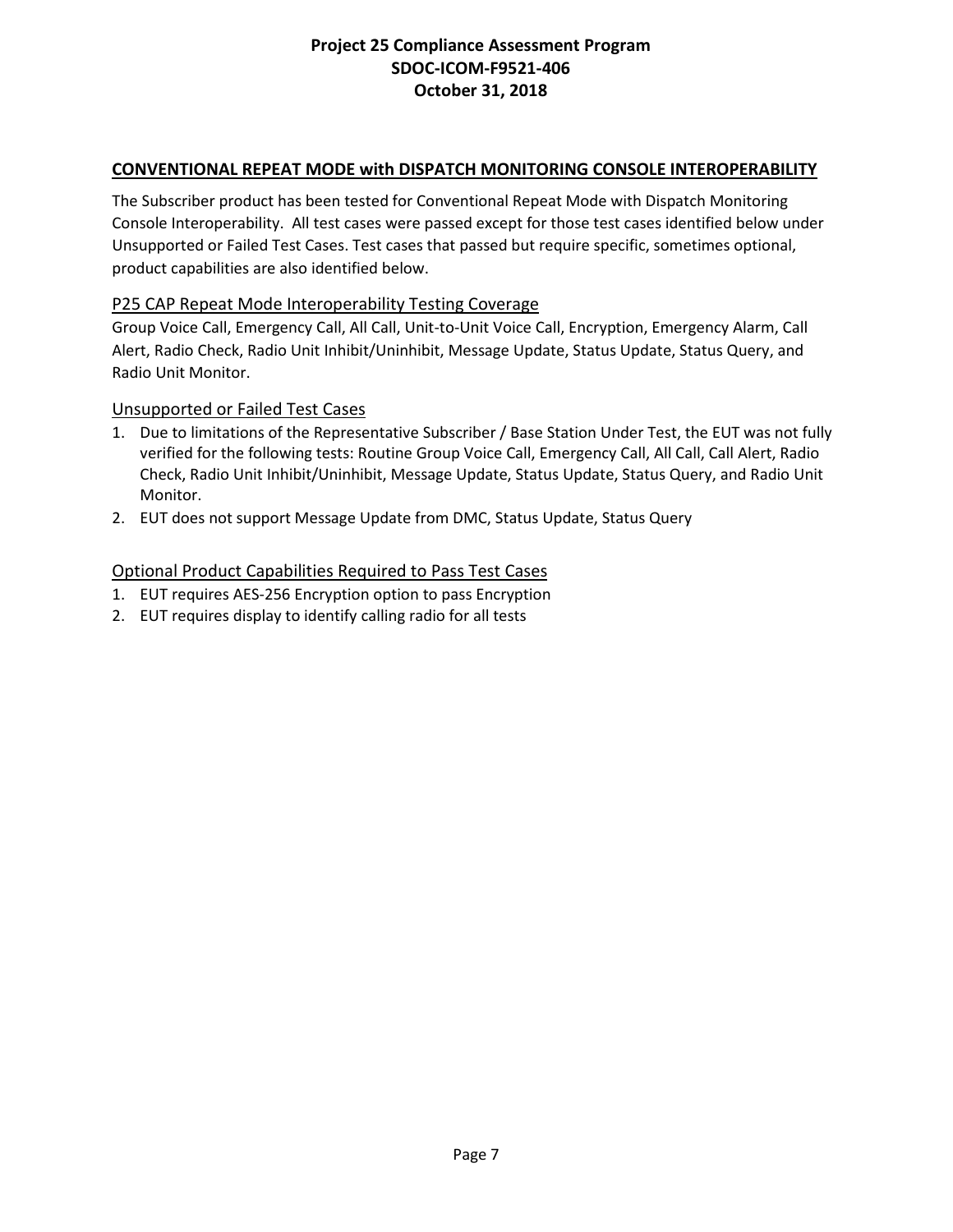## **TRUNKED SUBSCRIBER UNIT INTEROPERABILITY – FDMA**

The Subscriber product has been tested for Trunked Interoperability - FDMA. All test cases were passed except for those test cases identified below under Unsupported or Failed Test Cases. Test cases that passed but require specific, sometimes optional, product capabilities are also identified below.

### 2016 P25 CAP FDMA Trunked Interoperability Testing Coverage

Full Registration, Group Voice Call, Unit to Unit Voice Call, Broadcast Voice Call, Affiliation, Announcement Group Call, Emergency Alarm, Emergency Group Call, Encryption, Intra-Location Registration Area Roaming

#### Unsupported or Failed Test Cases

1. Due to limitations of the Representative Subscriber / Base Station Under Test, the EUT was not fully verified for the following tests: Unit-to-Unit Voice Call, Intra-Location Registration Area Roaming

- 1. EUT requires AES-256 Encryption option to pass Encryption
- 2. EUT requires display to identify calling radio for all tests
- 3. EUT does not support Inter-System or Inter-WACN roaming